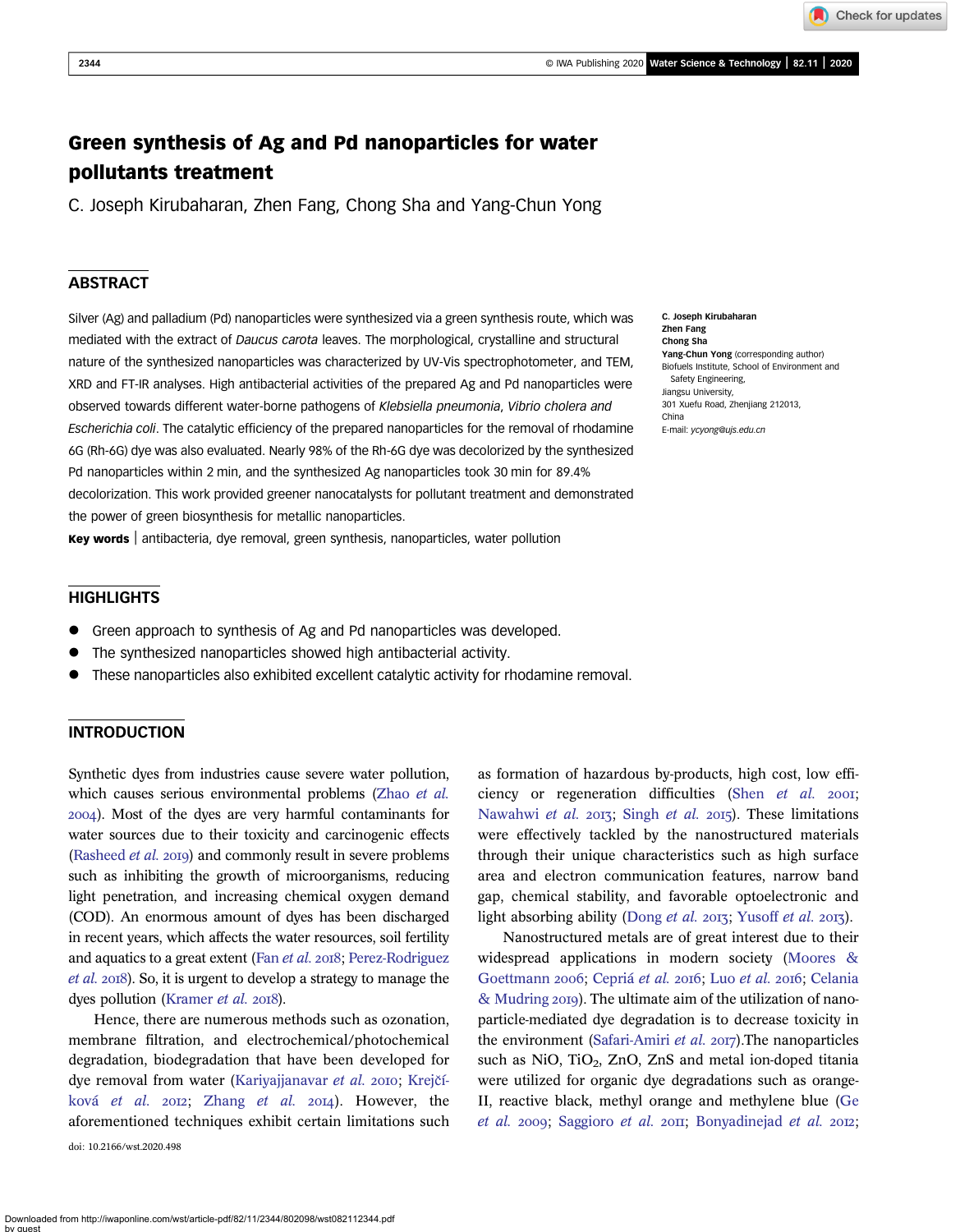Liu [et al.](#page-7-0) 2013). However, the synthesized nanoparticles from physical and chemical methods are not environmental friendly due to the usage of hazardous reduction and stabilization agents, which may lead to some adverse effects.

To decrease the utilization of hazardous reduction and stabilization agents, bio-mediated synthesis using microorganisms, plants and algae has been proposed. Recently, the gaseous pollutant acetaldehyde was effectively degraded by Jatropha curcas-mediated cerium oxide  $(CeO<sub>2</sub>)$  [\(Magudies](#page-7-0)[waran](#page-7-0) et al. 2018). Carica papaya extract was utilized for the preparation of copper oxide (CuO) nanoparticles, and has been used for degradation of coomassie brilliant blue dye ([Sankar](#page-7-0) et al. 2014). Especially, Ag and Pd nanoparticles could be synthesized by bio-mediated process and were effectively utilized to degrade the environmental pollutant. For example, bio-mediated Ag nanoparticles were effectively applied for removal of azo dyes ([Reddy](#page-7-0) et al. 2018; [Rasheed](#page-7-0) [et al.](#page-7-0) 2019). Non-toxic and renewable Boswellia serratamediated Pd nanoparticles were utilized for the degradation of anthropogenic dye pollutants ([Kora & Rastogi](#page-7-0) 2016).

Among the existing dyes in the xanthene family, rhodamine 6G (Rh-6G) has extensive applications as a dyeing agent, non-linear optical chemical and photosensitizer material (Saini [et al.](#page-7-0) 2005; [Khalfaoui](#page-6-0) et al. 2012). It has been experimentally proven that Rh-6G exhibits carcinogenic effects and neurotoxicity, which are detrimental to humans and animals [\(Aarthi & Madras](#page-6-0) 2007; Lutic [et al.](#page-7-0) ) Nanoparticles catalyzed photo-degradation was considered to be a promising approach for Rh-6G removal [\(Carreño](#page-6-0) et al. 2008; [Nagaraja](#page-7-0) et al. 2012). Thus, development of green photocatalysts for Rh-6G removal is important. Here, we developed a green method to use Daucus carota leaves extracts as the ecofriendly reducing agent for synthesis of Ag nanoparticles (D-Ag) and Pd nanoparticles (D-Pd). Moreover, the catalytic activity for Rh-6G removal and antibacterial activity by these green synthesized nanoparticles were also evaluated.

### EXPERIMENTAL

### Materials

Daucus carota leaves were obtained from a local supermarket (Zhenjiang, Jiangsu province, China). Silver nitrate  $(AgNO<sub>3</sub>)$ , palladium chloride  $(PdCl<sub>2</sub>)$ , sodium borohydride (NaBH4) and rhodamine 6G (Rh-6G) were obtained from Aldrich Chemicals. The leaves of Daucus carota were obtained from the local premises.

#### Preparation of Daucus carota leave extract

The freshly derived *Daucus carota* leaves were washed and chopped into small pieces ( $\sim$ 1 cm  $\times$  1 cm). For the preparation of 20 wt. % extract (20 g of Daucus carota leaves in 100 ml deionized water), an appropriate amount of Daucus carota leaves was boiled in de-ionized water at  $80^{\circ}$ C for 10 min. Then the solution was filtered by using a Whatman filter paper (no. 1) and the filtrate was considered as the Daucus carota leave extract and stored at  $4^{\circ}$ C for further use.

#### Synthesis of D-Ag/D-Pd nanoparticles

Daucus carota extract (20 wt  $\%$ ) was gradually added into the aqueous solution of  $AgNO<sub>3</sub>$  (1 mM) and the mixture was magnetically stirred for 30 min. The color change was observed from yellow to brown, which suggests the for-mation of D-Ag nanoparticles ([Raouf](#page-7-0) *et al.* 2019). Similarly, D-Pd nanoparticles were prepared by using an aqueous solution of  $PdCl<sub>2</sub>$  (1 mM) containing *Daucus carota* extract (20 wt  $\%$ ). Finally, the solution turns a pale yellow color, which suggests the formation of D-Pd nanoparticles [\(Kettemann](#page-6-0)  $et$  al. 2015).

### Catalytic reduction of Rh-6G

The catalytic activity of D-AgNPs and D-PdNPs was examined by analyzing the UV–Vis spectra of Rh-6G dye on treatment with sodium borohydride. The concentration of Rh-6G dye was monitored by using the UV-Vis spectropho-tometric method [\(Kalaiselvi](#page-6-0) et al. 2015). Typically, 0.5 ml of dye solution  $(10 \mu M)$  was added to an equal volume of sodium borohydride (0.1M) solution. Then 0.1 ml of the D-Ag NPs solution was added to a mixture of dye and NaBH4, and stirring was continued for an additional 5 min. Absorbance value was continuously monitored during the dye degradation process in UV–Vis spectra at respective wavelengths at room temperature. Additionally, the control reactions were also carried out in parallel without NPs. Similarly, D-Pd NPs were analyzed for the degradation study.

### Characterizations

The surface plasmon resonance of the prepared nanoparticles and catalytic Rh-6G dye degradation were monitored by using a UV-Vis spectrophotometer. The crystalline character of the synthesized D-Ag and D-Pd nanoparticles was ascertained by X-ray powder diffractometer (XRD) (Rigaku D/max-2500). Morphological images and dimensions of

Downloaded from http://iwaponline.com/wst/article-pdf/82/11/2344/802098/wst082112344.pdf by guest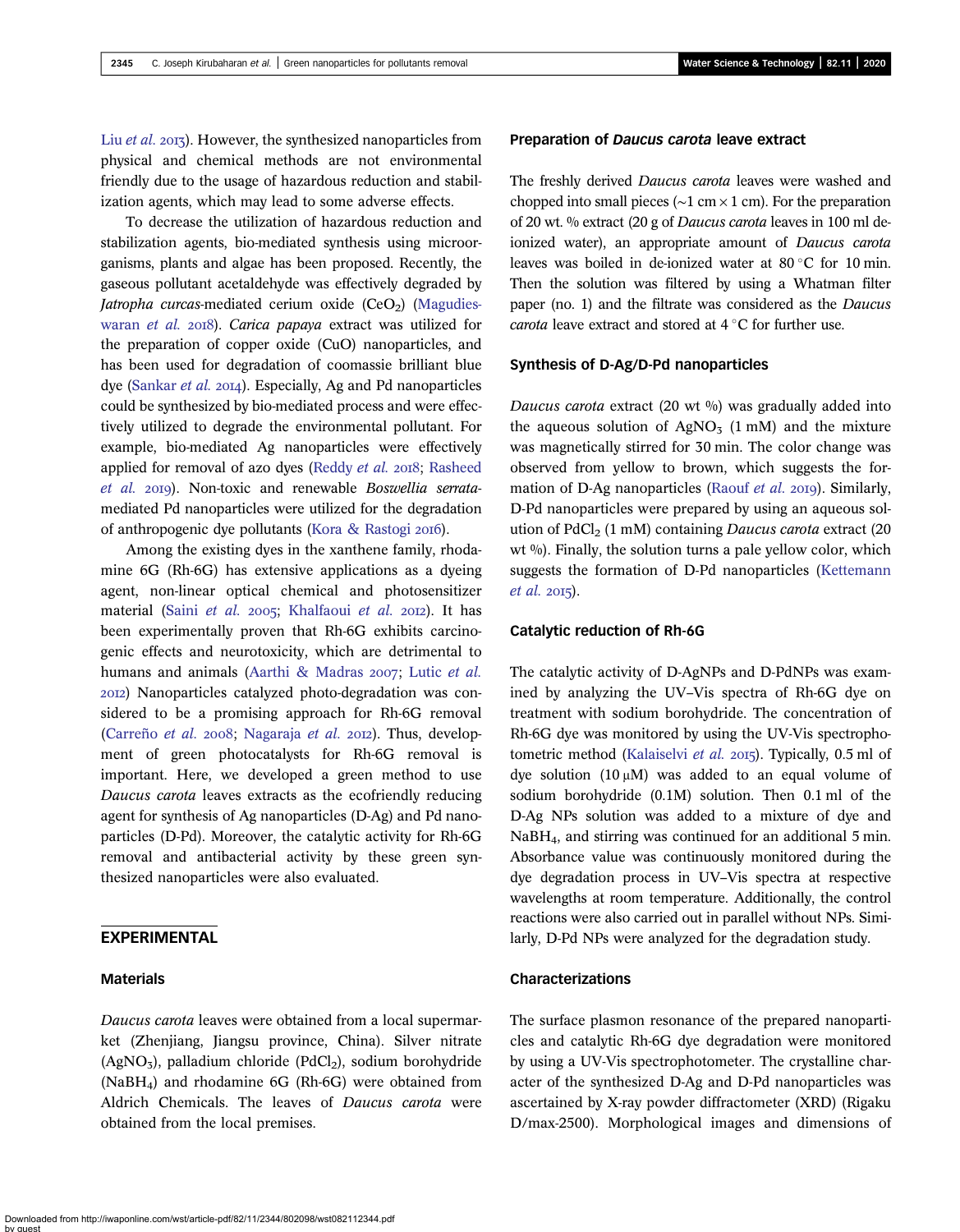the prepared nanoparticles were evaluated by using a JEOL JEM-2010 transmission electron microscope. Structural characterization of the prepared nanoparticles was examined using a Perkin Elmer Fourier transform infrared (FT-IR) spectroscopy in KBr pellets.

#### Antibacterial activity

The antibacterial activity of D-Ag and D-Pd nanoparticles was analysed with three different bacterial cultures such as Klebsiella pneumonia, Vibrio cholerae and Escherichia coli by zone inhibition method compare with ampicillin as a positive control. Initially, the bacterial inoculums were placed on the petri plates by using an L-rod and making the wells for the analysis. Then, synthesized nanoparticles  $(50 \mu g/ml)$  were poured into wells and the plates were incubated at  $37 \degree$ C in an aerobic incubation chamber. After 24 h incubation, the inhibition zone was observed and the diameter was measured. Furthermore, the antibacterial activities of D-Ag and D-Pd nanoparticles towards the Escherichia *coli*  $(1 \times 10^5 \text{ CFU/ml})$  were also analyzed using the plate counting method. An equal volume from the bacterial cell and nanoparticles suspension was mixed in sterile tubes and incubated for 3 h at  $37$  °C. Subsequently, each suspension was plated on LB agar plate, incubated for 16 h at  $37 \degree C$ , and the CFU was analyzed. The antibacterial percentage was calculated according to Equation (1), in this case  $A_0$  is the number of bacterial colonies in control without nanoparticles, and  $A_i$  is the surviving bacterial colonies after interaction with nanoparticles:

Antibacterial activity 
$$
(\%)
$$
 = A<sub>0</sub> - A<sub>i</sub>/A<sub>0</sub> × 100 (1)

#### RESULTS AND DISCUSSION

# Characterization of Ag and Pd nanoparticles synthesized by green approach

To evaluate the possibility to synthesize D-Ag and D-Pd nanoparticles with Daucus carota leaf extracts, the color change of the solution during synthesis was monitored and the synthesized product was characterized. After addition of the extract into  $AgNO<sub>3</sub>$  or  $PdCl<sub>2</sub>$  solution, the solution gradually changed to brown and pale yellow color, suggesting the reduction of  $AgNO<sub>3</sub>$  or  $PdCl<sub>2</sub>$  had occurred, respectively (Figure 1).

The formation of D-Ag nanoparticles was confirmed by UV-Vis spectrum, which shows a sharp absorption band at 393 nm ([Figure 2\(a\)\)](#page-3-0). By adjusting the pH of the solution  $(pH = 6)$  to basic medium ( $pH = 9$ ), the color of the nanoparticles was further intensified and attributed in the variation of dissociation constant (pKa) of the functional groups, which is attached on the phyto-chemicals of the biomass [\(Mukherjee](#page-7-0) [et al.](#page-7-0) 2001; [Vigneshwaran](#page-8-0) et al. 2006; Silva et al. 2007; [Wang](#page-8-0) et al. 2018). Biomass of the extract is helpful for reduction and stabilization of nanoparticles and the inclusion of sodium hydroxide ( $pH = 9$ ) sharpened the SPR band, which indicates the reduction in dimension of the prepared nanoparticles. The incorporation of aqueous Daucus carota extract is responsible for the formation of D-Pd nanoparticles, identified by the vanished SPR band at 400 nm, and the colour of the solution becomes pale yellow [\(Figure 2\(b\)](#page-3-0)).

Morphological structures of synthesized D-Ag and D-Pd nanoparticles were discussed with TEM images ([Figure 3\(a\)](#page-3-0)). Most of the nanoparticles were formed as spherical in shape



Figure 1 | Schematic for the formation of D-Ag and D-Pd nanoparticles.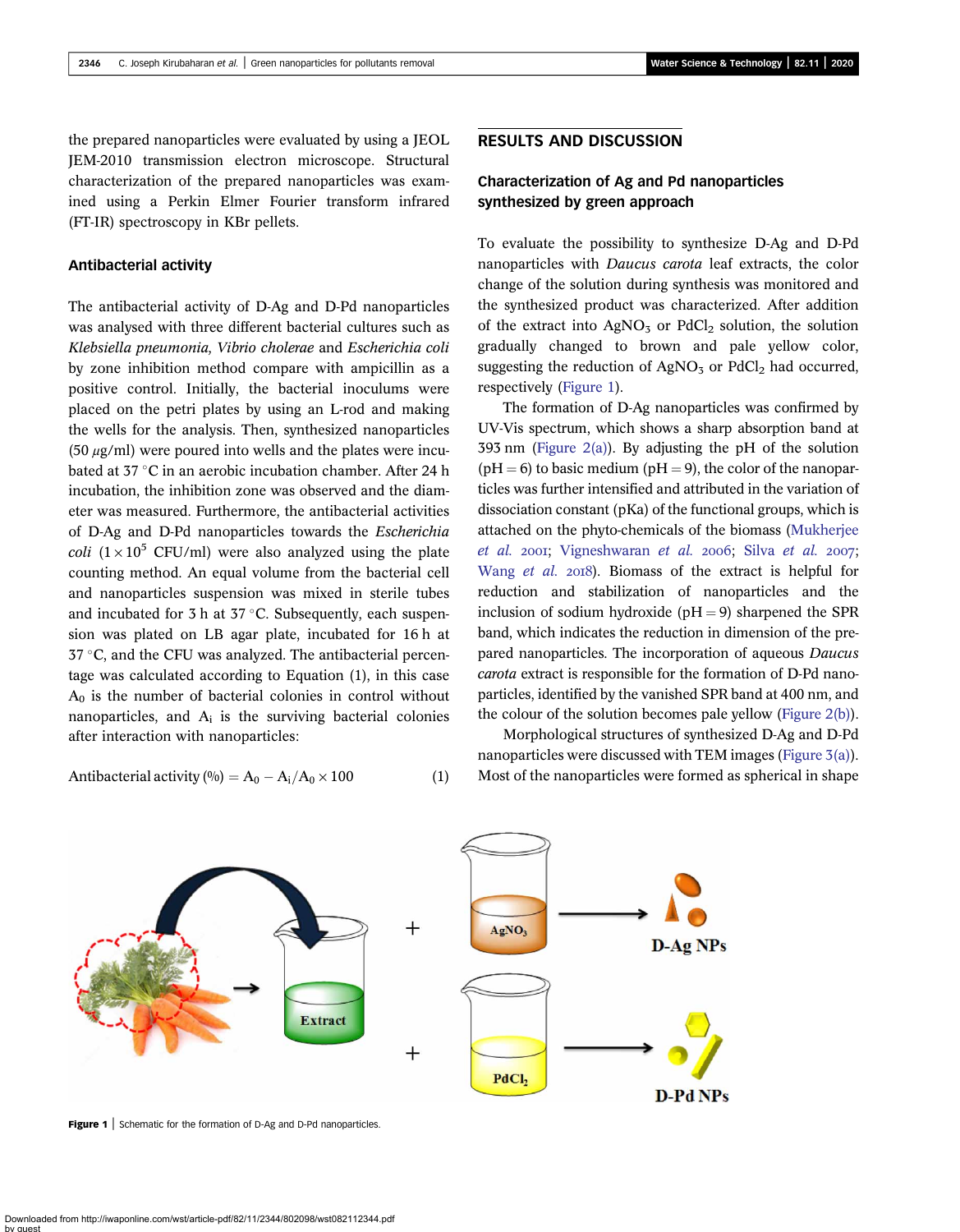<span id="page-3-0"></span>

Figure 2 | UV-Vis absorption spectrum of the (a) D-Ag and (b) D-Pd nanoparticles with different pH.

and of different sizes with a smooth surface. In addition to the spherical-shaped nanoparticles, the triangular shape of D-Ag nanoparticles was also observed from the morphological images. The average size of the D-Ag nanoparticles was obtained as in the range of 18–25 nm and the diameter of the triangle shaped nanoparticles was around 40–50 nm [\(Celebioglu](#page-6-0) et al. 2019). Rod like structures of D-Pd were clearly observed from the morphological images and the diameter of D-Pd nanoparticles was in the range of 20 nm and the length of the nanoparticles varied from 38–48 nm (Figure  $3(b)$ ) ([Nadagouda & Varma](#page-7-0) 2008).

The crystalline nature of D-Ag and D-Pd nanoparticles was further confirmed by X-ray diffraction (XRD) pattern, respectively ([Figure 4\(a\)](#page-4-0)). The index peaks were observed at angles of  $38.1^{\circ}$ ,  $46.2^{\circ}$ ,  $64.5^{\circ}$  and  $76.8^{\circ}$  and can be assigned to  $(111)$ ,  $(200)$ ,  $(220)$ , and  $(311)$  reflections, respectively (Wen *[et al.](#page-8-0)* 2006). It confirms the pure crystalline nature and fcc (face-centered cubic) structure of the synthesized nanometric D-Ag. The highly crystalline nature of D-Pd nanoparticles was confirmed from the highly intensified peaks observed at the angles of 39 $^{\circ}$ , 45.5 $^{\circ}$ , 64.3 $^{\circ}$ , 81.2 $^{\circ}$  and 83.6 $^{\circ}$ and can be assigned to (111), (200), (220), (311) and (222)



Figure 3 | TEM images of the (a) D-Ag and (b) D-Pd nanoparticles.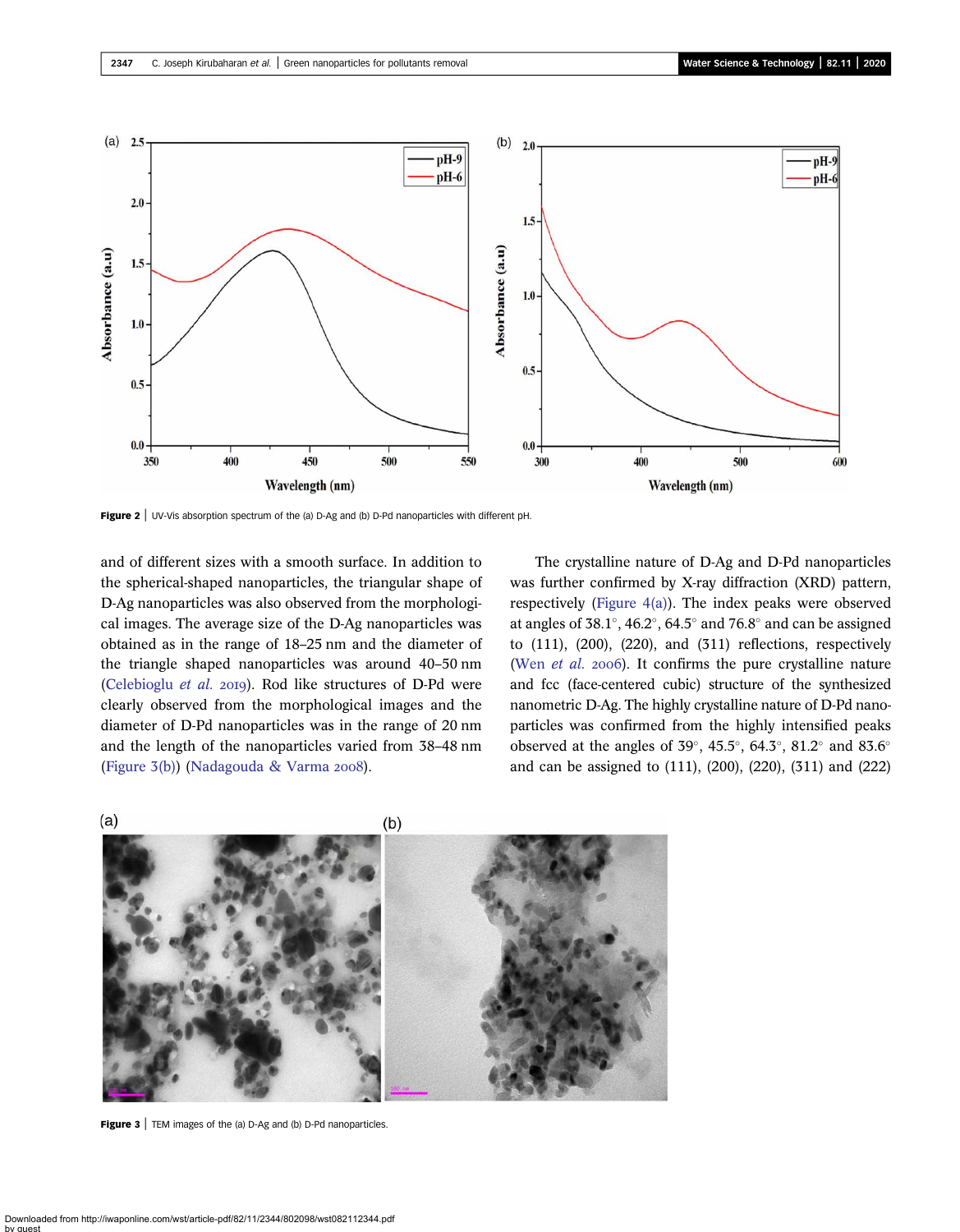<span id="page-4-0"></span>

**Figure 4**  $|$  (a) XRD spectrum of the D-Ag and D-Pd nanoparticles. (b) FT-IR spectra of the D-Ag, D-Pd and Daucus carota extract.

respectively [\(Yang](#page-8-0) et al. 2010). A characteristic crystalline peak observed in the XRD pattern is attributed to the crystalline nature of the biomass.

FT-IR spectra of the synthesized D-Ag and D-Pd nanoparticles were analyzed with plausible functional groups (Figure 4(b)). FT-IR spectrum of prepared nanoparticles showed intensive bands at 3,434, 2,358  $cm<sup>-1</sup>$  that were attributed to N-H and  $C = O$  stretching vibrations, respectively ([Prathna](#page-7-0) *et al.* 2011). In generally, 1,379 cm<sup>-1</sup> is assigned to the germinal methyl groups and the mentioned band has shifted to  $1,384 \text{ cm}^{-1}$ . Bio-mediated nanoparticle peaks were located around 1,598 cm<sup>-1</sup> and attributed to  $C = C$ stretching [\(Tripathy](#page-8-0)  $et$  al. 2010). From the analysis, it is clear that the flavanones and terpenoids could have appeared on the metal nanoparticle surface by a possible interaction via carbonyl groups. Reducing sugar and terpenoids were helpful for the  $\pi$  bond formation on the carbonyl group in biosynthesized nanoparticles. Physiosorbed functional groups may cause electrostatic or steric walls around the surface of bio-mediated nanoparticles to provide stabilization of nanoparticles, which may improve their catalytic performance for antibacterial or dye decolori-zation ([Rasheed](#page-7-0) et al. 2018).

# Antibacterial activity of the synthesized Ag and Pd nanoparticles

It is well known that Ag or Pd nanoparticles have good antibacterial activity. The antimicrobial action of  $Ag^+$  and  $Pd^+$ is closely associated with the interface with sulfhydryl groups in enzymes and proteins. For instance,  $Ag^+$  and Pd<sup>+</sup> can bind to proteins that are present in the cell membrane to form stable bonds, resulting in protein deactivation, which would be detrimental to bacterial cells [\(Klueh](#page-7-0) et al. 2000; [Gies](#page-6-0)[sen & Silver](#page-6-0) 2016). Antibacterial activities for the D-Ag and D-Pd nanoparticles were tested against Klebsiella pneumonia, Vibrio cholera and Escherichia coli and the activity compared by the zone of inhibition method (ZOI) (Figure S1 in Supplementary Material). From the results, the antibacterial activity of D-Ag and D-Pd nanoparticles against Klebsiella pneumonia  $(ZOI = 36$  mm for D-AgNPs, 24 mm for D-PdNPs) and Vibrio cholera  $(ZOI = 44$  mm for D-AgNPs, 18 mm for D-PdNPs) was higher than against Escherichia  $\text{coli}$  (ZOI = 18 mm for D-AgNPs, 16 mm for D-PdNPs). In this study, D-Ag nanoparticles have good antibacterial behavior towards Gram-negative bacteria stains with the same concentration. Also, the synthesized D-Pd nanoparticles have shown an obvious inhibition zone against the tested microorganisms and the observed activity was similar to the D-Ag nanoparticles. Furthermore, antibacterial activity of prepared nanoparticles was evaluated by the colony-forming unit (CFU) method with different concentrations against Gram–negative Escherichia coli for 16 h of incubated time at 37  $\degree$ C. The maximum antibacterial activities for D-Ag and D-Pd nanoparticles were around 88.9% and 92.7% at 1,200  $\mu$ g/ml respectively [\(Figure 5](#page-5-0)). The results indicated that the synthesized nanoparticles with Daucus carota extracts have good antibacterial activity, which might be used for water disinfection.

# Catalytical degradation of Rh-6G by D-Ag and D-Pd nanoparticles

The catalytic efficiency of prepared D-Ag and D-Pd nanoparticles towards the degradation of Rh-6G dye using NaBH4 as the reducing agent was carried out at room temperature. Rh-6G exhibited a characteristic SPR band at 526 nm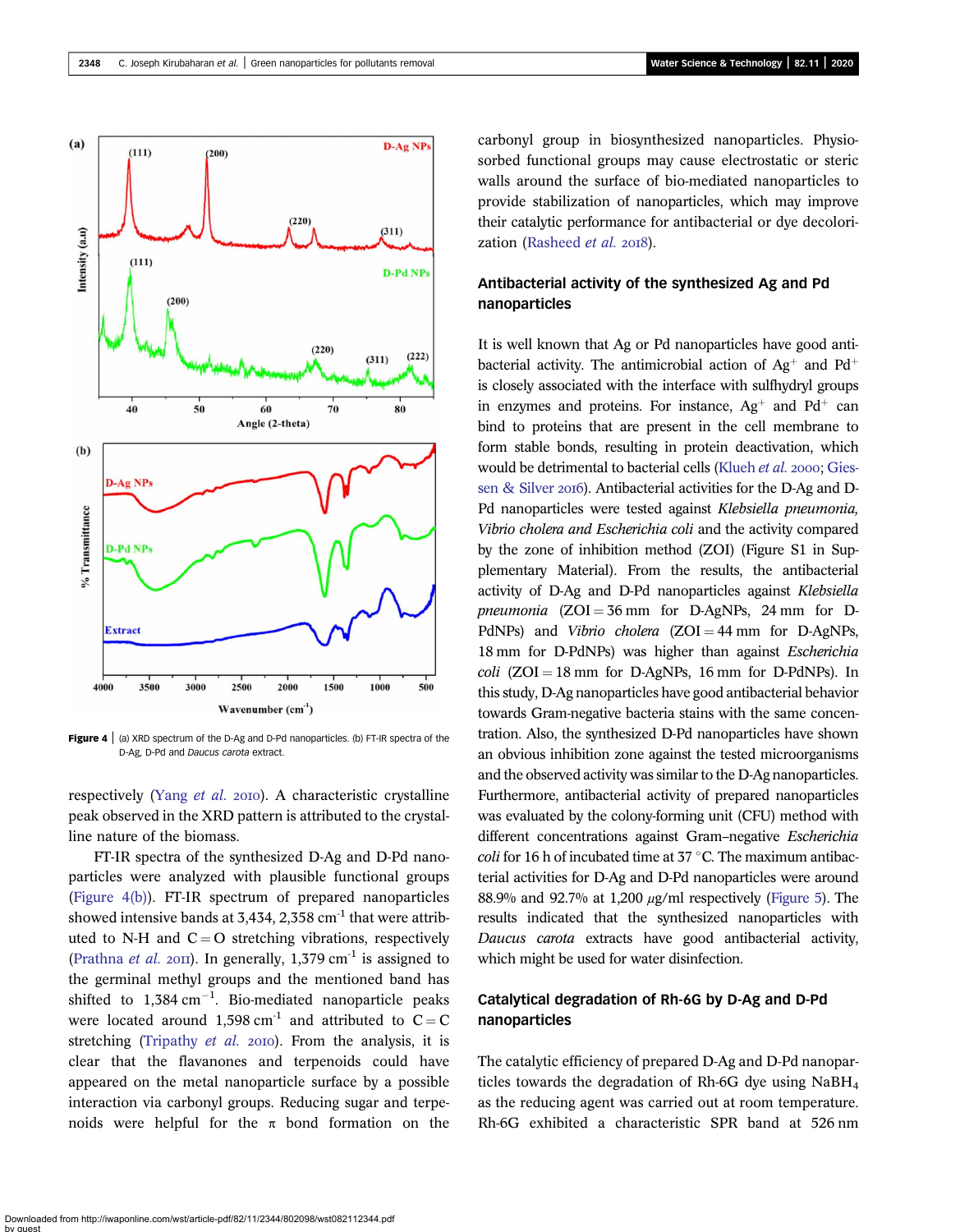<span id="page-5-0"></span>

Figure 5 | Antibacterial activity of D-Ag and D-Pd nanoparticles at different concentrations against Escherichia coli.

corresponding to characteristic  $\pi-\pi^*$  transition [\(Bakkia](#page-6-0)[lakshmi](#page-6-0) et al.  $20I2$ ). The degradation of Rh-6G dye by D-Ag and D-Pd nanoparticles with  $N$ aB $H_4$  was monitored by UV-Vis absorption spectroscopy.

The intensity of absorptions of Rh-6G was only slightly decreased as a function of time with an addition of NaBH4, which can be explained by the electrons from NaBH4 being transferred to the Rh-6G molecule and reducing the dye molecules (Song *[et al.](#page-8-0)* 2014). However, the dye degradation process was saturated at 30 min with minimal degradation by NaBH<sub>4</sub> (Figure  $6(a)$ ). The addition of Daucus carota extract decreased the UV-Vis adsorption of the dye molecule, and may be ascribed to the dilution effect (Figure 6(b)). Then, the D-Ag and D-Pd nanoparticles synthesized with Daucus carota extract were used as the catalyst for Rh-6G reduction with NaBH4. Although the color intensity of Rh-6G dye was decreased as a function of time, complete decolorization was not observed for D-Ag nanoparticles (Figure  $6(c)$ ). However, the addition of D-Pd nanoparticles completely removed Rh-6G within 2 min (Figure  $6(d)$ ). The change in the color of the dye was monitored up to 30 min to confirm the removal efficiency of D-Pd nanoparticles, revealing the independence of dye reduction from adsorption. According to the reduction profile, NaBH4 reduced 30% of dye with at maximum ability. D-Ag nanoparticles exhibited a gradual degradation and reduced 89% of dye, which explains the change in initial



Figure 6 | UV-Vis absorption spectra of Rh-6G in presence of (a) NaBH<sub>4</sub>, (b) NaBH<sub>4</sub> with Daucus carota extract (c) NaBH<sub>4</sub> with D-Ag and (d) NaBH<sub>4</sub> with D-Pd nanoparticles. (e) Time course profiles of Rh-6G reduction.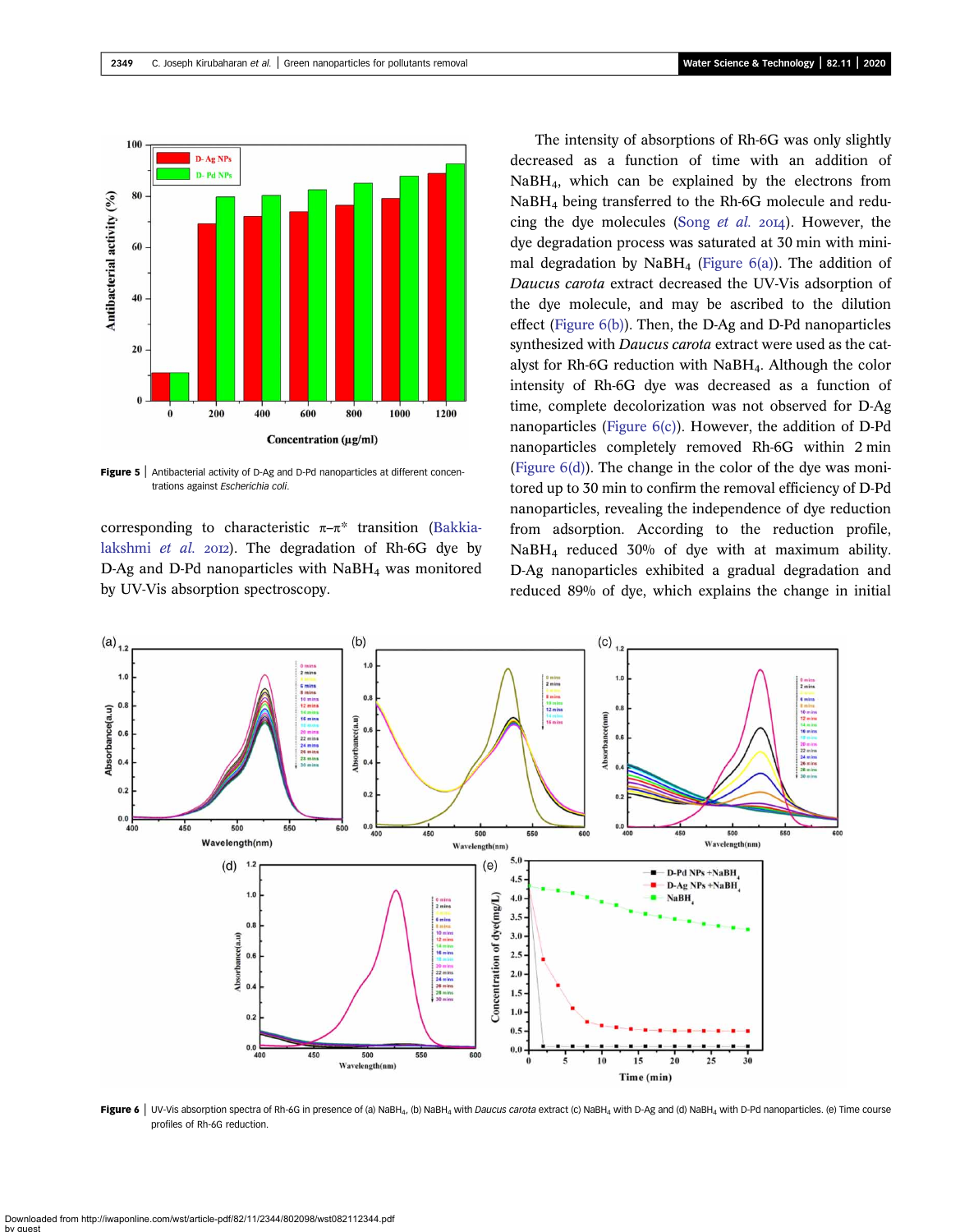<span id="page-6-0"></span>concentration of dye with function of time. Similarly, the concentration of Rh-6G dye rapidly decreased in the presence of NaBH4 mediated D-Pd nanoparticles reduced 98% of dye within 2 min and the degradation rate was much higher than the Ag nanoparticles ([Figure 6\(e\)](#page-5-0)). These results substantiated that these nanoparticles synthesized with the developed green method could be applied for catalytic water pollution treatment.

## **CONCLUSION**

D-Ag and D-Pd nanoparticles were synthesized using Daucus carota leaves mediated bio-synthesis process. Daucus carota broth extract acts as an effective reducing and stabilizing agent in the preparation of nanoparticles and was examined by FTIR analysis. The synthesized nanoparticles were effectively applied in the degradation process for the cost-effective removal of pollutants. The catalytic decolorization of Rh-6G dye and pathogen deactivation was achieved with D-Ag and D-Pd nanoparticles synthesized with the green method. These findings prove that Daucus carota extracts could be an eco-friendly reducing agent for functional nanoparticle synthesis. The plantextract based nanoparticles showed the advantages of cheap, environmentally friendly, self-capping and stabilization, which would be useful for practical application in water pollutant management.

# ACKNOWLEDGEMENT

This work was supported by the Priority Program Development of Jiangsu Higher Education Institutions (China).

# DATA AVAILABILITY STATEMENT

All relevant data are included in the paper or its Supplementary Information.

### **REFERENCES**

- Aarthi, T. & Madras, G. 2007 [Photocatalytic degradation of](http://dx.doi.org/10.1021/ie060948n) rhodamine dyes with nano-TiO<sub>2</sub>. Industrial & Engineering Chemistry Research 46 (1), 7–14.
- Bakkialakshmi, S., Selvarani, P. & Chenthamarai, S. Absorption characterization of a dye and two amines. Archives of Applied Science Research 4, 150–154.
- Bonyadinejad, G., Amin, M., Mohammadi, H. & Nateghi, R. [Decolorization of synthetic wastewaters by nickel oxide](http://dx.doi.org/10.4103/2277-9183.98384) [nanoparticle.](http://dx.doi.org/10.4103/2277-9183.98384) International Journal of Environmental Health Engineering 1, 25.
- Carreño, N. L. V., Garcia, I. T. S., Carreño, L. S. S. M., Nunes, M. R., Leite, E. R., Fajardo, H. V. & Probst, L. F. D. [Synthesis of titania/carbon nanocomposites by polymeric](http://dx.doi.org/10.1016/j.jpcs.2008.01.014) [precursor method](http://dx.doi.org/10.1016/j.jpcs.2008.01.014). Journal of Physics and Chemistry of Solids 69 (8), 1897–1904.
- Celania, C. & Mudring, A.-V. 2019 [Structures, properties, and](http://dx.doi.org/10.1016/j.jssc.2019.03.009) [potential applications of rare earth-noble metal tellurides](http://dx.doi.org/10.1016/j.jssc.2019.03.009). Journal of Solid State Chemistry 274, 243–258.
- Celebioglu, A., Topuz, F. & Uyar, T. 2019 [Facile and green](http://dx.doi.org/10.1039/C8NJ05133J) [synthesis of palladium nanoparticles loaded into cyclodextrin](http://dx.doi.org/10.1039/C8NJ05133J) [nanofibers and their catalytic application in nitroarene](http://dx.doi.org/10.1039/C8NJ05133J) [hydrogenation](http://dx.doi.org/10.1039/C8NJ05133J). New Journal of Chemistry 43 (7), 3146–3152.
- Cepriá, G., Pardo, J., Lopez, A., Peña, E. & Castillo, J. Selectivity of silver nanoparticle sensors: discrimination between silver nanoparticles and  $Ag^+$ . Sensors and Actuators B: Chemical 230, 25–30.
- Dong, P., Wang, Y., Cao, B., Xin, S., Guo, L., Zhang, J. & Li, F.  $20I_3$  Ag<sub>3</sub>PO<sub>4</sub>/reduced graphite oxide sheets nanocomposites [with highly enhanced visible light photocatalytic activity and](http://dx.doi.org/10.1016/j.apcatb.2012.11.022) [stability](http://dx.doi.org/10.1016/j.apcatb.2012.11.022). Applied Catalysis B: Environmental 132–133, 45–53.
- Fan, J., Chen, D., Li, N., Xu, Q., Li, H., He, J. & Lu, J. [Adsorption and biodegradation of dye in wastewater with](http://dx.doi.org/10.1016/j.chemosphere.2017.10.042) Fe<sub>3</sub>O<sub>4</sub>@MIL-100 (Fe) core–[shell bio-nanocomposites](http://dx.doi.org/10.1016/j.chemosphere.2017.10.042). Chemosphere 191, 315–323.
- Ge, M., Guo, C., Zhu, X., Ma, L., Han, Z., Hu, W. & Wang, Y. [Photocatalytic degradation of methyl orange using ZnO/](http://dx.doi.org/10.1007/s11783-009-0035-2)  $TiO<sub>2</sub>$  [composites.](http://dx.doi.org/10.1007/s11783-009-0035-2) Frontiers of Environmental Science & Engineering in China 3 (3), 271–280.
- Giessen, T. W. & Silver, P. A. 2016 [Converting a natural protein](http://dx.doi.org/10.1021/acssynbio.6b00117) [compartment into a nanofactory for the size-constrained](http://dx.doi.org/10.1021/acssynbio.6b00117) [synthesis of antimicrobial silver nanoparticles.](http://dx.doi.org/10.1021/acssynbio.6b00117) ACS Synthetic Biology 5 (12), 1497–1504.
- Kalaiselvi, A., Roopan, S. M., Madhumitha, G., Ramalingam, C. & Elango, G. 2015 [Synthesis and characterization of palladium](http://dx.doi.org/10.1016/j.saa.2014.07.010) nanoparticles using [Catharanthus roseus](http://dx.doi.org/10.1016/j.saa.2014.07.010) leaf extract and its [application in the photo-catalytic degradation](http://dx.doi.org/10.1016/j.saa.2014.07.010). Spectrochima Acta Part A 135, 116–119.
- Kariyajjanavar, D. P., Narayana, J., Nayaka, Y. A. & Umanaik, M. [Electrochemical degradation and cyclic voltammetric](http://dx.doi.org/10.4152/pea.201004265) [studies of textile reactive azo dye Cibacron Navy WB](http://dx.doi.org/10.4152/pea.201004265). Portugaliae Electrochimica Acta 28, 265.
- Kettemann, F., Wuithschick, M., Caputo, G., Kraehnert, R., Pinna, N., Rademann, K. & Polte, J. 2015 [Reliable palladium](http://dx.doi.org/10.1039/C4CE01025F) [nanoparticle syntheses in aqueous solution: the importance](http://dx.doi.org/10.1039/C4CE01025F) [of understanding precursor chemistry and growth](http://dx.doi.org/10.1039/C4CE01025F) [mechanism.](http://dx.doi.org/10.1039/C4CE01025F) Crystal Engineering Communication 17, 1865–1870.
- Khalfaoui, N., Boutoumi, H., Khalaf, H., Oturan, N. & A. Oturan, M. 2012 [Electrochemical oxidation of the xanthene dye](http://dx.doi.org/10.2174/138527212803532459) [Rhodamine 6G by electrochemical advanced oxidation using](http://dx.doi.org/10.2174/138527212803532459) [Pt and BDD anodes](http://dx.doi.org/10.2174/138527212803532459). Current Organic Chemistry 16 (18), 2083–2090.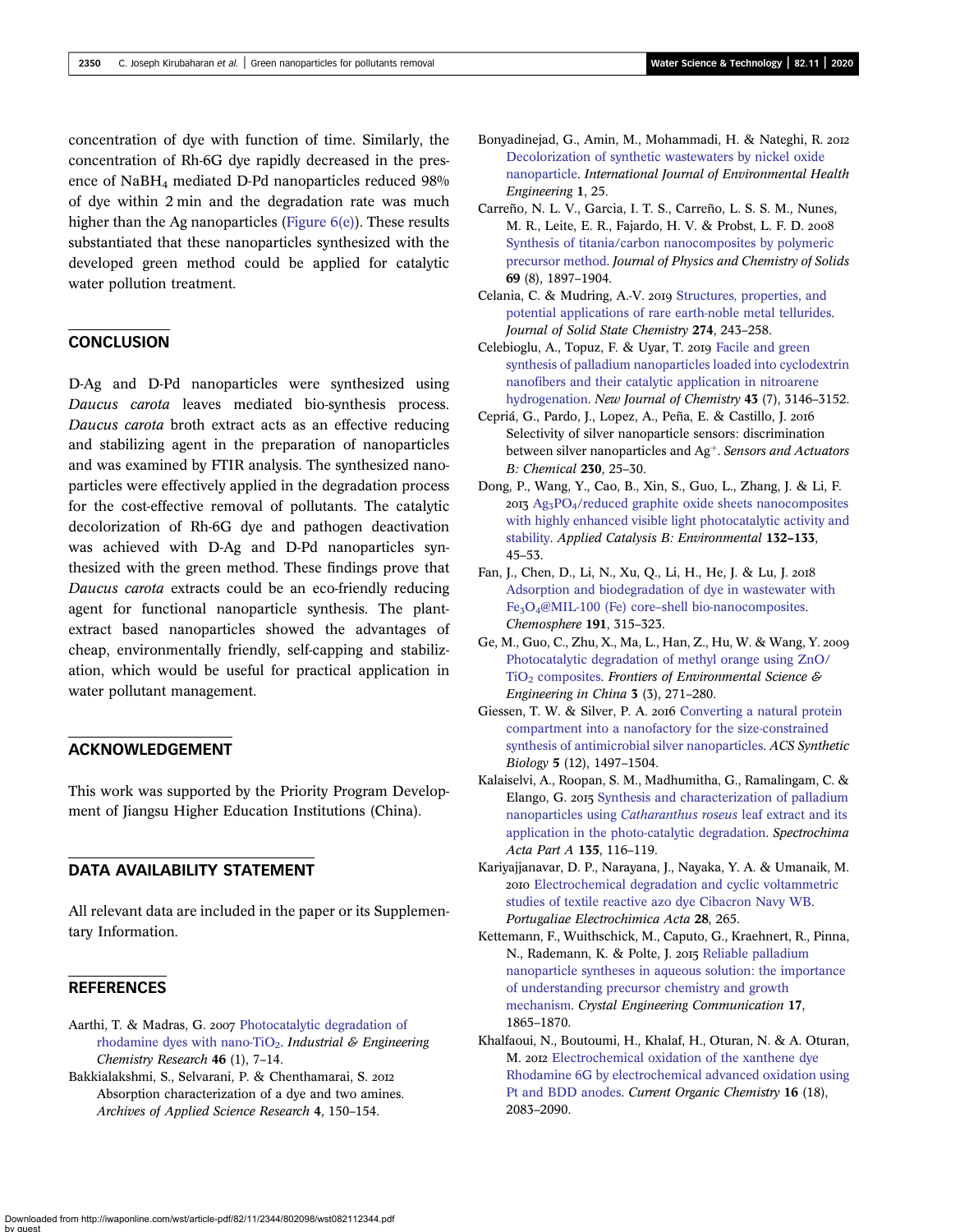<span id="page-7-0"></span>Klueh, U., Wagner, V., Kelly, S., Johnson, A. & Bryers, J. D. 2000 [Efficacy of silver-coated fabric to prevent bacterial](http://dx.doi.org/10.1002/1097-4636(2000)53:6%3C621::AID-JBM2%3E3.0.CO;2-Q) [colonization and subsequent device-based biofilm formation](http://dx.doi.org/10.1002/1097-4636(2000)53:6%3C621::AID-JBM2%3E3.0.CO;2-Q). Journal of Bio Medicinal Material Research 53 (6), 621–631.

Kora, A. J. & Rastogi, L. 2016 [Catalytic degradation of](http://dx.doi.org/10.1016/j.indcrop.2015.11.055) [anthropogenic dye pollutants using palladium nanoparticles](http://dx.doi.org/10.1016/j.indcrop.2015.11.055) [synthesized by gum olibanum, a glucuronoarabinogalactan](http://dx.doi.org/10.1016/j.indcrop.2015.11.055) [biopolymer.](http://dx.doi.org/10.1016/j.indcrop.2015.11.055) Industrial Crops and Products 81, 1–10.

Kramer, S., Hejjo, F., Rasmussen, K. H. & Kegnæs, S. [Silylative pinacol coupling catalyzed by nitrogen-doped](http://dx.doi.org/10.1021/acscatal.7b02788) [carbon-encapsulated nickel/cobalt nanoparticles:](http://dx.doi.org/10.1021/acscatal.7b02788) [evidence for a silyl radical pathway](http://dx.doi.org/10.1021/acscatal.7b02788). ACS Catalysis 8 (2), 754–759.

Krejčíková, S., Matějová, L., Kočí, K., Obalová, L., Matěj, Z., Čapek, L. & Šolcová, O. 2012 [Preparation and](http://dx.doi.org/10.1016/j.apcatb.2011.09.024) [characterization of Ag-doped crystalline titania for](http://dx.doi.org/10.1016/j.apcatb.2011.09.024) [photocatalysis applications](http://dx.doi.org/10.1016/j.apcatb.2011.09.024). Applied Catalysis B: Environmental 111–112, 119–125.

Liu, F., Guo, M. Y., Leung, Y. H., Djurišić, A. B., Ng, A. M. C. & Chan, W. K. 2013 [Effect of starting properties and annealing](http://dx.doi.org/10.1016/j.apsusc.2013.07.043) [on photocatalytic activity of ZnO nanoparticles](http://dx.doi.org/10.1016/j.apsusc.2013.07.043). Applied Surface Science 283, 914–923.

Luo, Y., Li, J. & Huang, J. 2016 [Bioinspired hierarchical](http://dx.doi.org/10.1021/acs.langmuir.6b01556) [nanofibrous silver-nanoparticle/anatase](http://dx.doi.org/10.1021/acs.langmuir.6b01556)–rutile-titania [composite as an anode material for lithium-ion batteries.](http://dx.doi.org/10.1021/acs.langmuir.6b01556) Langmuir 32 (47), 12338–12343.

Lutic, D., Coromelci-Pastravanu, C., Cretescu, I., Poulios, I. & Stan, C.-D. 2012 [Photocatalytic treatment of rhodamine 6G in](http://dx.doi.org/10.1155/2012/475131) [wastewater using photoactive ZnO](http://dx.doi.org/10.1155/2012/475131). International Journal of Photoenergy 2012, 475131.

Magudieswaran, R., Ishii, J., Nagamuthu Raja, K. C., Terashima, C., Venkatachalam, R., Fujishima, A. & Sudhagar, P. 2018 Green and chemical synthesized  $CeO<sub>2</sub>$  nanoparticles for photocatalytic indoor air pollutant degradation. Materials Letters 239, 40–44.

Moores, A. & Goettmann, F. 2006 [The plasmon band in noble](http://dx.doi.org/10.1039/b604038c) [metal nanoparticles: an introduction to theory and](http://dx.doi.org/10.1039/b604038c) [applications.](http://dx.doi.org/10.1039/b604038c) New Journal of Chemistry 30 (8), 1121–1132.

Mukherjee, P., Ahmad, A., Mandal, D., Senapati, S., Sainkar, S. R., Khan, M. I., Parishcha, R., Ajaykumar, P. V., Alam, M., Kumar, R. & Sastry, M. 2001 [Fungus-mediated synthesis of](http://dx.doi.org/10.1021/nl0155274) [silver nanoparticles and their immobilization in the mycelial](http://dx.doi.org/10.1021/nl0155274) [matrix: a novel biological approach to nanoparticle synthesis](http://dx.doi.org/10.1021/nl0155274). Nano Letters 1 (10), 515–519.

Nadagouda, M. & Varma, R. 2008 [Green synthesis of silver and](http://dx.doi.org/10.1039/b804703k) [palladium nanoparticles at room temperature using coffee](http://dx.doi.org/10.1039/b804703k) [and tea extract.](http://dx.doi.org/10.1039/b804703k) Green Chemistry 10, 859–862.

Nagaraja, R., Kottam, N., Girija, C. R. & Nagabhushana, B. M. 2012 [Photocatalytic degradation of Rhodamine B dye under](http://dx.doi.org/10.1016/j.powtec.2011.09.014) [UV/solar light using ZnO nanopowder synthesized by](http://dx.doi.org/10.1016/j.powtec.2011.09.014) [solution combustion route](http://dx.doi.org/10.1016/j.powtec.2011.09.014). Powder Technology 215-216, 91–97.

Nawahwi, M. Z., Ibrahim, Z. & Yahya, A. 2013 Degradation of the Azo Dye reactive Red 195 by Paenibacillus spp. R2. Journal of Bioremediation & Biodegradation 4, 174.

Perez-Rodriguez, P., Maqueira Gonzalez, C., Bennani, Y., Rietveld, L. C., Zeman, M. & Smets, A. H. M.

[Electrochemical oxidation of organic pollutants powered by](http://dx.doi.org/10.1021/acsomega.8b02502) [a silicon-based solar cell](http://dx.doi.org/10.1021/acsomega.8b02502). ACS Omega 3 (10), 14392–14398.

Prathna, T. C., Chandrasekaran, N., Raichur, A. M. & Mukherjee, A. 2011 [Biomimetic synthesis of silver nanoparticles by](http://dx.doi.org/10.1016/j.colsurfb.2010.08.036) Citrus limon [\(lemon\) aqueous extract and theoretical prediction of](http://dx.doi.org/10.1016/j.colsurfb.2010.08.036) [particle size](http://dx.doi.org/10.1016/j.colsurfb.2010.08.036). Colloids and Surfaces. B, Biointerfaces 82 (1), 152–159.

Raouf, N. A., Al-Enazi, N. M., Ibraheem, I. B. M., Alharbi, R. M. & Alkhulaifi, M. M. 2019 [Biosynthesis of silver nanoparticles by](http://dx.doi.org/10.1016/j.sjbs.2018.01.007) [using of the marine brown alga](http://dx.doi.org/10.1016/j.sjbs.2018.01.007) Padina pavonia and their [characterization](http://dx.doi.org/10.1016/j.sjbs.2018.01.007). Saudi Journal of Biological Sciences 26, 1207–1215.

Rasheed, T., Bilal, M., Li, C., Nabeel, F., Khalid, M. & Iqbal, H. M. N. 2018 [Catalytic potential of bio-synthesized silver](http://dx.doi.org/10.1016/j.jphotobiol.2018.02.024) nanoparticles using [Convolvulus arvensis](http://dx.doi.org/10.1016/j.jphotobiol.2018.02.024) extract for the [degradation of environmental pollutants.](http://dx.doi.org/10.1016/j.jphotobiol.2018.02.024) Journal of Photochemistry & Photobiology, B: Biology 181, 44–52.

Rasheed, T., Bilal, M., Nabeel, F., Adeel, M. & Iqbal, H. M. N. [Environmentally-related contaminants of high concern:](http://dx.doi.org/10.1016/j.envint.2018.11.038) [potential sources and analytical modalities for detection,](http://dx.doi.org/10.1016/j.envint.2018.11.038) [quantification, and treatment](http://dx.doi.org/10.1016/j.envint.2018.11.038). Environment International 122, 52–66.

Reddy, J., Mata, R., Raja, K. & Varshney, K. C. 2018 Green synthesized silver nanoparticles: catalytic dye degradation, in vitro anticancer activity and in vivo toxicity in rats. Materials Science and Engineering C 91, 372-381.

Safari-Amiri, M., Mortazavi-Derazkola, S., Salavati-Niasari, M. & Ghoreishi, S. M. 2017 Synthesis and characterization of  $Dv<sub>2</sub>O<sub>3</sub>$  nanostructures: enhanced photocatalytic degradation of rhodamine B under UV irradiation. Journal of Materials Science: Materials in Electronics 28 (9), 6467–6474.

Saggioro, E. M., Oliveira, A. S., Pavesi, T., Maia, C. G., Ferreira, L. F. V. & Moreira, J. C. 2011 [Use of titanium dioxide](http://dx.doi.org/10.3390/molecules161210370) [photocatalysis on the remediation of model textile](http://dx.doi.org/10.3390/molecules161210370) [wastewaters containing azo dyes](http://dx.doi.org/10.3390/molecules161210370). Molecules 16 (12), 10370–10386.

Saini, G. S. S., Kaur, S., Tripathi, S. K., Mahajan, C. G., Thanga, H. H. & Verma, A. L. 2005 [Spectroscopic studies of](http://dx.doi.org/10.1016/j.saa.2004.05.022) [rhodamine 6G dispersed in polymethylcyanoacrylate](http://dx.doi.org/10.1016/j.saa.2004.05.022). Spectrochimica Acta Part A: Molecular and Biomolecular Spectroscopy **61** (4), 653-658.

Sankar, R., Manikandan, P., Malarvizhi, V., Fathima, T., Shivashangari, K. S. & Ravikumar, V. 2014 [Green synthesis of](http://dx.doi.org/10.1016/j.saa.2013.12.020) [colloidal copper oxide nanoparticles using](http://dx.doi.org/10.1016/j.saa.2013.12.020) Carica papaya [and its application in photocatalytic dye degradation](http://dx.doi.org/10.1016/j.saa.2013.12.020). Spectrochimica Acta Part A: Molecular and Biomolecular Spectroscopy 121, 746–750.

Shen, Z., Wang, W., Jia, J., Ye, J., Feng, X. & Peng, A. [Degradation of dye solution by an activated carbon fiber](http://dx.doi.org/10.1016/S0304-3894(01)00201-1) [electrode electrolysis system.](http://dx.doi.org/10.1016/S0304-3894(01)00201-1) Journal of Hazardous Materials 84 (1), 107–116.

Silva, A. M. B., de Araújo, C. B., Santos-Silva, S. & Galembeck, A. 2007 [Silver nanoparticle in situ growth within crosslinked](http://dx.doi.org/10.1016/j.jpcs.2007.03.052) [poly\(ester-co-styrene\) induced by UV irradiation: aggregation](http://dx.doi.org/10.1016/j.jpcs.2007.03.052) [control with exposure time](http://dx.doi.org/10.1016/j.jpcs.2007.03.052). Journal of Physics and Chemistry of Solids 68 (5), 729–733.